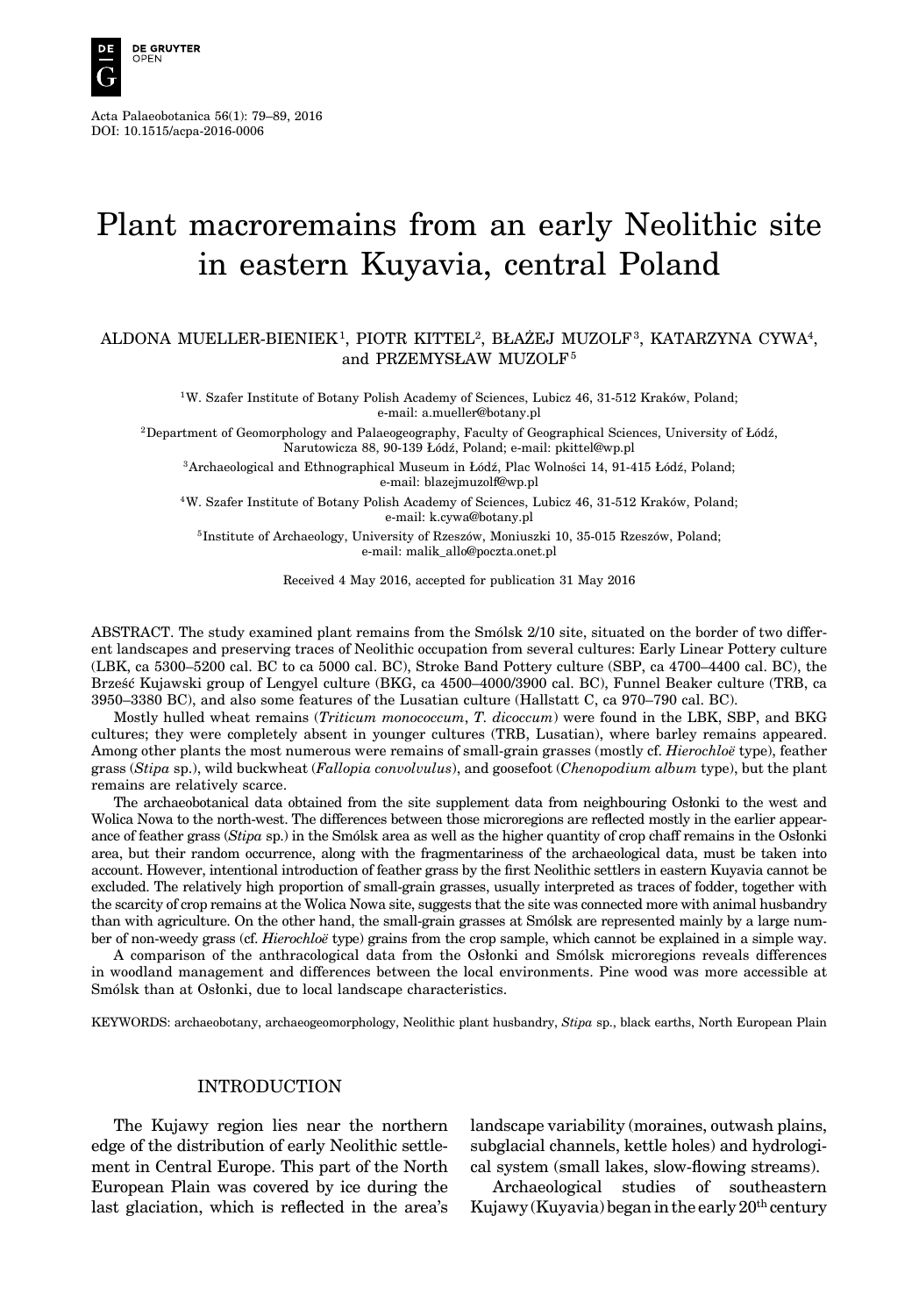(Jażdżewski 1938), mainly in Brześć Kujawski (Bogucki & Grygiel 1983, Grygiel 1986). The second important early Neolithic settlement complex was found at Osłonki, ca 10 km west of Brześć Kujawski (Grygiel & Bogucki 1997). Archaeological research in that region, including environmental studies, has been described in monographs and review papers (Grygiel 2004, 2008, Bogucki et al. 2012). Archaeobotanical studies of the sites (Zagajewice 1, Miechowice 4, Konary 1, Konary 1a, Miechowice 4a, Osłonki 1, Guźlin 2, Smólsk 4, Wolica Nowa 1) were described by Bieniek (2007); in the present paper we supplement those results with data from our archaeobotanical research at another site, Smólsk 2/10 (Fig. 1).

## DESCRIPTION OF THE SITE

We studied the Smólsk 2/10 site as part of motorway rescue excavations by the Professor Konrad Jażdżewski Foundation for Archaeological Research in Łódź in 2008–2009 (Muzolf et al. 2012). The site is located in SE Kuyavia (Kujawy), ca 12 km east of the Osłonki site and 6 km east of Brześć Kujawski (N 52°36ʹ, E 18°58ʹ; 75–84 m a.s.l.) (Fig. 1). Smólsk 2/10 is on a morainic upland and the adjoining slope of a subglacial channel. Part of the floor of the subglacial channel is occupied by a kettle hole filled with organic deposits of a post-lake basin. The main part of the site is on a small local elevation of the morainic upland. The edge of



**Fig. 1**. Location of the archaeobotanically studied sites (map shows dynamic hypsometry). Sites: **1** – Brześć Kujawski, **2** – Guźlin, **3** – Konary, **4** – Ludwinowo, **5** – Miechowice, **6** – Osłonki, **7 – Smólsk**, **8** – Wolica Nowa, **9** – Zagajewice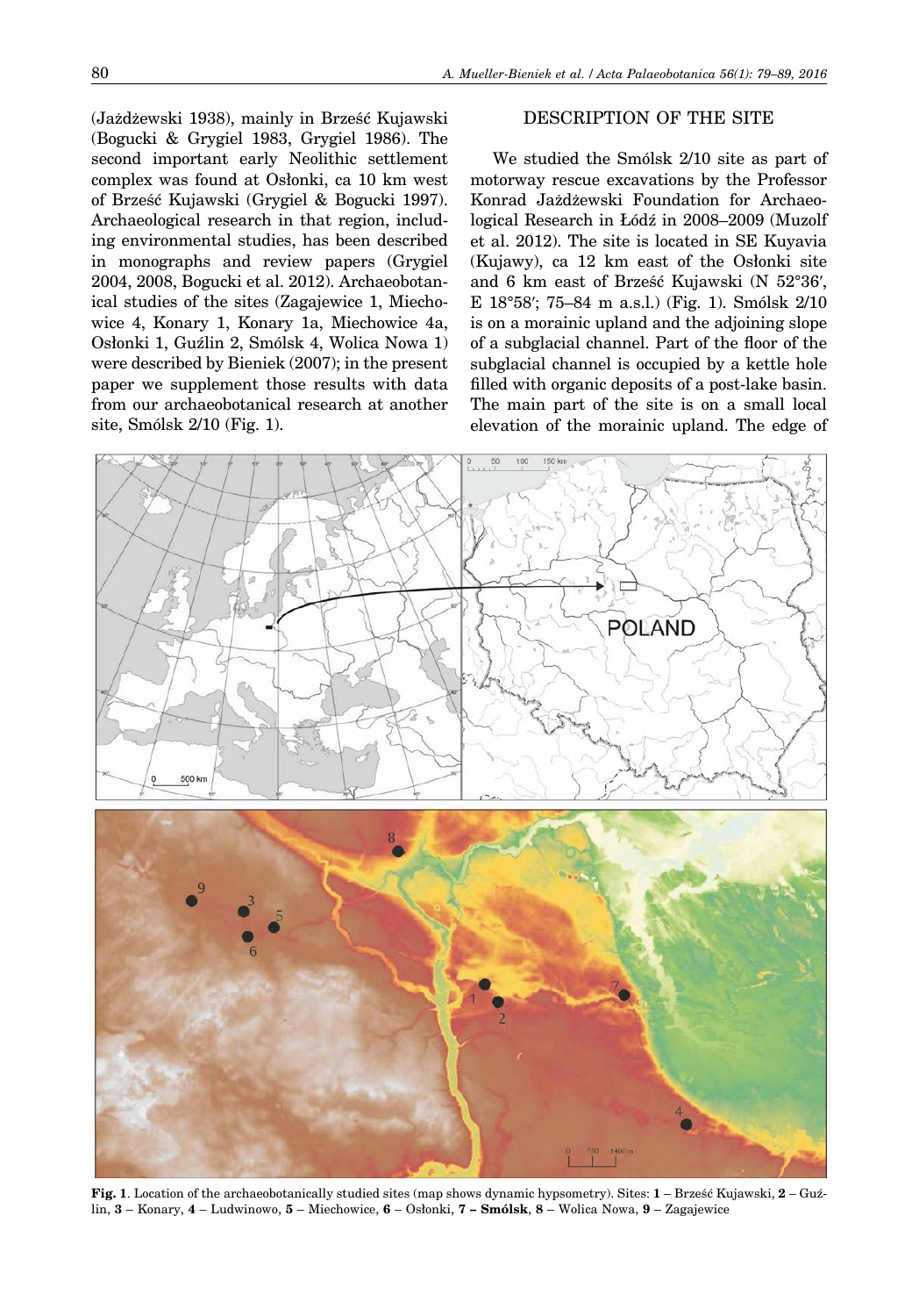the Plock Basin (part of the Vistula ice-marginal streamway), with its very distinctive topography, is in the close vicinity of the site to the east (Kittel 2015). At present the subglacial channel floor is covered with hydromorphic soils. The site is at the border of two different landscapes and also large geobotanical divides: the Plock Basin to the east, covered by sandy soil and mixed pine forest developed mainly on fluvioglacial deposits of ice-marginal streamway terraces; and Black Kuyavia to the west, covered by black and brown soils on morainic upland with numerous closed depressions. The Plock Basin belongs to the Toruń-Eberswald ice-marginal streamway (Pradolina Toruńsko-Eberswaldzka), and the Kuyavian Lakeland (Pojezierze Kujawskie) belongs to the Great Poland Lakeland (Pojezierze Wielkopolskie) (Kondracki 2000). The morphology of the area occupied by the site was much more diverse in the past than today, with several small closed depressions (area 200–4,000 m<sup>2</sup>, depth to 1.8– 2.0 m) and the lake basin near the site to the south-east (Kittel 2015, Kittel et al. 2015).

During rescue excavations a 8.67 ha area was explored, uncovering a number of archaeological features, including clay pits, storage pits and waste pits, postholes, burials in clay pits, skeleton and cremation graves, ditches, as well as isolated hearths and concentrations of ceramics belonging to nine chronological levels (Muzolf et al. 2012). The most relevant for our study were those of the Neolithic occupation (occupation levels 2–5). Level 2, radiocarbon dated from ca 5300–5200 cal. BC to ca 5000 cal. BC, was represented by 114 features of the Early Linear Pottery culture (LBK), including IA (Gniechowice phase), IB (Zofipole phase – Flomborn), and II (generally the music note phase). The features of the Early Linear Pottery culture are clustered in two groups ca 500 m apart in the north and south parts of the site. The southern group consists of about twenty house yards, only three of which can be clearly reconstructed on the basis of postholes and other features. The houses were rectangular and small, ca 15–16 m long and up to 6 m broad. The northern group was smaller, consisting of up to three house yards. During the excavation a 5 m deep well (feature 1709) dated to the LBK was discovered. The well was dug in morainic glacial till, with no remains of casing preserved.

Level 3 was of the Stroked Band Pottery culture (SBP, phases IVb and V according to Zápotocká 1970, ca 4700–4400 cal. BC), and is represented by 23 archeological features including one skeletal grave. The remains of that culture are clustered in three groups, two of which are probably remains of camp sites. That occupation level is usually mixed with remains of the younger (level 4) chronological level connected with the Brześć Kujawski group of the Lengyel culture (BKG). In the features dated to the decline of the SBP (clay pit 1000) the influence of Danubian cultures (Cisa-Polgare cultures, e.g. the Herpaly group) as well as connections with the Little Poland (Małopolska), Lower Silesia (Dolny Śląsk), and Rössen culture were visible, showing the syncretic character of the culture and its development into the BKG, represented by at least 26 archaeological features, including 7 skeletal burials. No traces of trapezoid houses were found, perhaps due to soil erosion. Some postholes were most probably connected with pile buildings of that culture. The BKG remains are dated to its early phase and the beginning of the classical phase (ca 4500–4000/3900 cal. BC).

Level 5 is associated with the Funnel Beaker culture (TRB, ca 3950–3380 BC), represented by 117 archaeological features clustered in 3 groups, one of which is interpreted as a cemetery with 7 very damaged skeletal graves.

The next chronological levels are connected with the Bronze Age and the start of the Early Iron Age (Hallstatt Period C) (ca 970–790 cal. BC) occupation, mostly represented by features (255) of the Lusatian culture located in the south part of the site. The last layer was represented by two graves dated to the Iron Age (La Tène period).

### MATERIAL AND METHODS

Archaeobotanical analyses were done in the Institute of Botany (Polish Academy of Sciences) in Kraków by A. Mueller-Bieniek (fruits, seeds) and K. Cywa (charcoal fragments). In total, 54 soil samples from 38 archaeological features of different chronology were collected by the excavators (B. Muzolf, P. Kittel, P. Muzolf) and forwarded to the botanists. Sample volume ranged from 0.1 l to 5 l, 122 l in total. Soil samples were mixed with water and the floating fraction was poured through sieves (0.5 mm mesh). Dried material was sorted and identified under a binocular microscope at 6–70× and with an incident light metallurgical microscope at magnification up to 200×. The material was identified by comparison with specimens from the seed and wood reference collections of the Department of Palaeobotany and the herbarium of the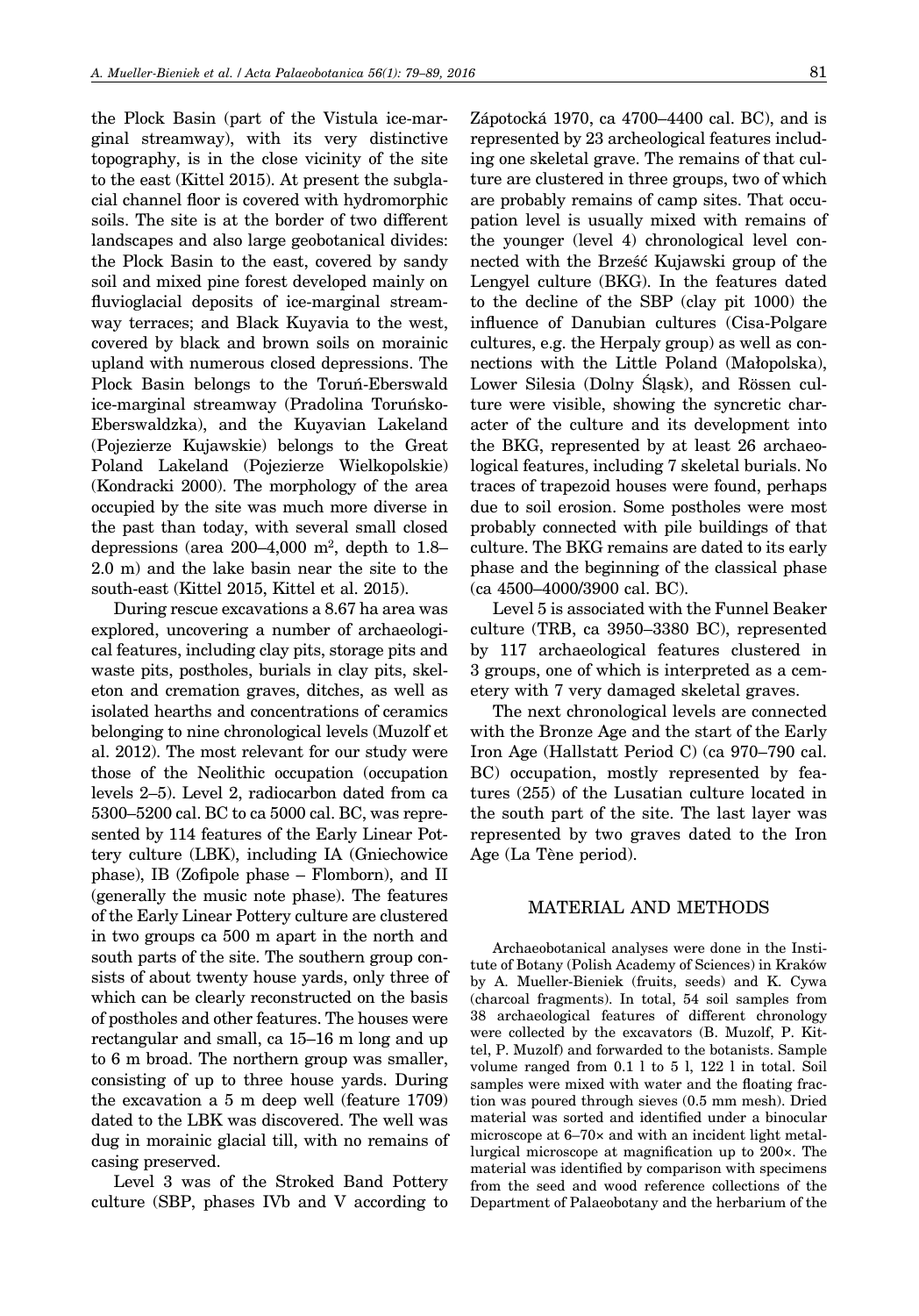| Chronology     | Total volume of examined<br>sediment litres | Mean vol. per sample<br>[litres] | Number of studied samples | Number of samples with<br>$character$ | Number of samples with<br>charred diaspores | diaspores in 1 litre of sedi-<br>Mean number of charred<br>ment | Mean number of uncharred<br>(recent) diaspores in 1 litre<br>of sediment |
|----------------|---------------------------------------------|----------------------------------|---------------------------|---------------------------------------|---------------------------------------------|-----------------------------------------------------------------|--------------------------------------------------------------------------|
| LBK            | 48.3                                        | 2.1                              | 23                        | 18                                    | $\bf 6$                                     | 1.0                                                             | $0.6\,$                                                                  |
| <b>SBP</b>     | 7.8                                         | 3.9                              | $\boldsymbol{2}$          | $\,2$                                 | $\boldsymbol{2}$                            | 2.5                                                             | 0.0                                                                      |
| <b>SBP/BKG</b> | 13.3                                        | 2.7                              | 5                         | 5                                     | 3                                           | 117.3                                                           | 0.0                                                                      |
| <b>BKG</b>     | 25.2                                        | 2.3                              | 11                        | 10                                    | 4                                           | 0.5                                                             | 0.1                                                                      |
| <b>TRB</b>     | 15.5                                        | 1.9                              | 8                         | 4                                     | $\boldsymbol{2}$                            | 4.0                                                             | 0.1                                                                      |
| Lusatian       | 11.8                                        | 2.4                              | 5                         | $\overline{\mathbf{4}}$               | 3                                           | 0.5                                                             | 0.5                                                                      |

W. Szafer Institute of Botany, Polish Academy of Sciences.

Most of the samples were taken from the LBK features (Tabs 1, 2), including 8 samples from the well (feature no. 1709), in which only one charred cereal grain fragment was found; 4 samples did not contain any plant remains. No recent uncharred remains were noted in the samples from the well; the other samples contained charred and uncharred (recent) diaspores. Uncharred plant remains are assumed to be of recent origin and are therefore excluded from the interpretations, but their presence is important in explaining post-depositional processes (Tabs 1, 4). Few or no uncharred remains were noted in the samples dated to the SBP, BKG, and TRB. The samples taken from the Bronze Age settlement are very contaminated by recent plant remains. Most of the uncharred plant remains belong to *Chenopodium* sp., but diaspores of *Trifolium* sp., *Urtica dioica*, *Stellaria* sp., and *Polycnemum arvense* are also present. Besides the LBK well, feature no. 512 (dated to SBP/BKG) was also rich in plant remains. Four samples were taken from that feature; in one of them a lot of charred plant macroremains were found. Charred remains from two samples were AMS radiocarbon dated (Tab. 2) and the other two samples contained no diaspores.

### RESULTS

Detailed results are presented in Table 3 for the charcoal analysis and in Table 4 for the carpological analysis. Plant nomenclature follows Mirek et al. (2002). One sample (Tab. 4, no 13) dated to the SBP/BKG is exceptional for its abundance of crop remains, mostly grains of wheat (cf. *Triticum* sp.). In that sample a significant number of grains identified as probably holly grass were also noted (cf. *Hierochloë* type); other similar grasses such as *Anthoxanthum*, *Holcus*, and *Phalaris* cannot be excluded, as the plant material is badly preserved and the surface pattern is not clearly visible (for description see Bieniek 2003a). Data from that sample were excluded from the comparative diagrams. Among the cultivars, wheat remains dominated all the material. Barley grains were noted in only one Neolithic sample dated to the TRB culture and one Lusatian sample. The chronology of the carpological data (Fig. 2) shows a general increase in the presence of crops through time

**Table 2**. Radiocarbon dates



**Fig. 2**. Composition of plant macroremains (excluding charcoal) found at the Smólsk 2/10 site. Total number of specimens per litre of sediment, excluding sample 13 from feature 512 dated to the SBP/BKG (large number of grains)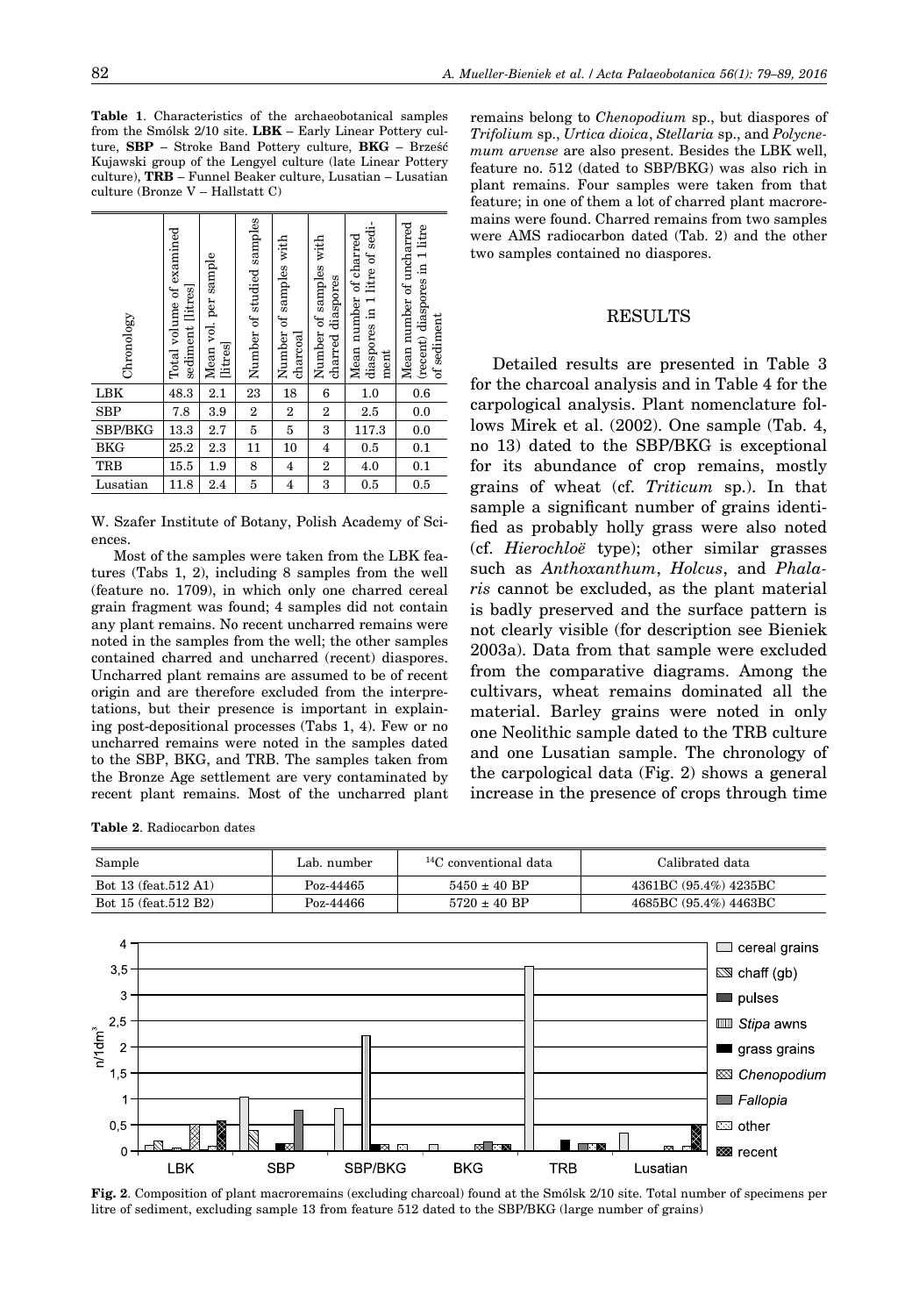|                         |                  |                                                                           |                                          |                        |                | Number of fragments   |              |                        |                          |                                   |
|-------------------------|------------------|---------------------------------------------------------------------------|------------------------------------------|------------------------|----------------|-----------------------|--------------|------------------------|--------------------------|-----------------------------------|
| Sample<br>number        | Arch.<br>feature | Arch. remarks                                                             | Size of<br>fragment<br>(cm)              | sylvestris L.<br>Pinus | Quercus sp.    | (vitrified)<br>indet. | sp.<br>Alnus | Remarks                | Charred seeds/<br>fruits | Volume of soil<br>sample (litres) |
|                         |                  |                                                                           | <b>Early Linear Pottery culture</b>      |                        |                |                       |              |                        |                          |                                   |
| $\boldsymbol{2}$        | 53               | $0 - 20$ cm                                                               | $0.1 - 0.4$                              | 25                     | 3              | $\boldsymbol{2}$      |              |                        | yes                      | 3                                 |
| 5                       | 200              | clay pit                                                                  | $0.2 - 0.3$                              | $\overline{4}$         |                |                       |              |                        | no                       | 4.2                               |
| 6                       | 59               | niche A from a pot                                                        |                                          |                        |                |                       |              | empty                  | no                       | 3.05                              |
| 7                       | 445              |                                                                           | $0.2 - 0.9$                              | 69                     | $\overline{5}$ | $\overline{4}$        |              |                        | yes                      | 3.95                              |
| 25                      | 806              |                                                                           | $0.2 - 3.0$                              | 153                    |                |                       |              |                        | no                       | 0.2                               |
| 26                      | 729              |                                                                           | $0.1 - 0.4$                              | 111                    | 29             |                       |              |                        | yes                      | 3                                 |
| 27                      | 788              |                                                                           | $0.2 - 0.5$                              | 18                     | $\overline{2}$ |                       |              |                        | yes                      | 2.75                              |
| 28                      | 789              | grave? niche C/from E                                                     | $0.2 - 1.0$                              | 436                    |                |                       |              |                        | no                       | 0.2                               |
| 29                      | 789              | grave niche C/from W                                                      | $0.2 - 0.9$                              | 43                     |                |                       |              |                        | no                       | 0.7                               |
| 34                      | 909              |                                                                           | 17                                       | 85                     | $\,3\,$        |                       |              |                        | n <sub>0</sub>           | 1.7                               |
| 38                      | 1391             |                                                                           | $0.2 - 2.3$                              | 17                     | 28             | 6                     |              |                        | no                       | 4.2                               |
| 45                      | 1943             |                                                                           | $0.1 - 0.8$                              | 30                     |                |                       |              |                        | no                       | $\,3\,$                           |
| 46                      | 1911             | niche A                                                                   | $0.1 - 0.4$                              | 8                      | 12             | 6                     |              |                        | yes                      | 4.2                               |
| 50                      | 1709             | 300 cm                                                                    | $0.1 - 0.5$                              |                        |                | $\overline{2}$        |              |                        | no                       | 4.1                               |
| 51                      | 1709             | well bottom layer<br>480 cm                                               | $0.2 - 1.0$                              | 17                     | $\overline{2}$ | 1                     |              |                        | no                       | 1.75                              |
| 52                      | 1709             | well bottom layer<br>550 cm                                               | $0.2 - 0.4$                              | 22                     | 7              | $\mathbf{1}$          |              |                        | yes                      | 2.45                              |
| 53                      | 1709             | pot 4                                                                     | $0.2 - 0.7$                              | 75                     |                |                       |              |                        | no                       | 1.85                              |
| 54                      | 1709             | pot 6                                                                     |                                          |                        |                |                       |              | empty                  | n <sub>0</sub>           | 0.9                               |
| 55                      | 1709             | pot 12                                                                    |                                          |                        |                |                       |              | $\operatorname{empty}$ | n <sub>0</sub>           | 0.28                              |
| 56                      | 1709             | pot 13                                                                    |                                          |                        |                |                       |              | empty                  | n <sub>0</sub>           | 0.5                               |
| 57                      | 1709             | pot 15                                                                    |                                          |                        |                |                       |              | empty                  | n <sub>0</sub>           | 0.75                              |
| 30                      | 789              | grave? niche C/bottom                                                     | $0.2 - 1.5$<br>$0.1 - 3.5$               | 214<br>2263            |                |                       |              |                        | no                       | 1.1                               |
| 49                      | 1927             |                                                                           | <b>Stroked Band Pottery culture</b>      |                        |                |                       |              | very burnt, vitrified  | no                       | 0.5                               |
| 17                      | 542              |                                                                           | $0.2 - 0.7$                              | 196                    |                | $\boldsymbol{2}$      |              |                        | yes                      | 5                                 |
| 22                      | 78               |                                                                           | $0.3 - 1.5$                              | 195                    |                | 6                     |              |                        | yes                      | 2.75                              |
|                         |                  | Stroked Band Pottery culture and Brześć Kujawski group of Lengyel culture |                                          |                        |                |                       |              |                        |                          |                                   |
| 13                      | 512              | niche A1                                                                  | $0.2 - 1.5$                              | 827                    | 39             | 48                    |              |                        | yes                      | 4.7                               |
| 14                      | 512              | niche B1                                                                  | $0.3 - 0.7$                              | 7                      |                |                       |              |                        | no                       | 4.9                               |
| 15                      | 512              | niche B2                                                                  | $0.2 - 0.7$                              | 33                     |                | 5                     |              |                        | yes                      | 3.25                              |
| 16                      | 512              | niche G                                                                   | $0.2 - 2.5$                              | 396                    |                | 19                    |              |                        | no                       | 0.35                              |
| 39                      | 1000             | niche B3                                                                  | $0.2 - 4.0$                              | 428                    |                |                       |              |                        | yes                      | 0.1                               |
|                         |                  |                                                                           | Brześć Kujawski group of Lengyel culture |                        |                |                       |              |                        |                          |                                   |
| 3                       | 477              | niche A                                                                   | $0.2 - 2.0$                              | 465                    |                | 22                    |              | very burnt, roasted    | no                       | 3.4                               |
| $\overline{\mathbf{4}}$ | 477              | niche A                                                                   | $0.3 - 1.1$                              | 48                     | $\mathbf 1$    | $15\,$                |              | very burnt, vitrified  | no                       | 2.4                               |
| 9                       | 460              |                                                                           | $0.2 - 1.9$                              | 638                    | 106            |                       |              |                        | no                       | 0.4                               |
| $10\,$                  | 477              |                                                                           | $0.2 - 1.0$                              | $32\,$                 |                |                       |              |                        | yes                      | 3.75                              |
| 11                      | 510              |                                                                           | $0.2 - 1.5$                              | 64                     | 8              |                       | $\mathbf{1}$ |                        | yes                      | 2.5                               |
| 12                      | 510              |                                                                           | $0.2 - 1.9$                              | 190                    |                |                       |              |                        | no                       | 0.3                               |
| $\bf 23$                | 854              | niche D                                                                   | $0.1 - 0.6$                              | 43                     | $\overline{4}$ |                       |              |                        | yes                      | 2.65                              |
| $\bf 24$                | 854              | lower layer                                                               | $0.2 - 0.5$                              | $\boldsymbol{9}$       |                |                       |              |                        | yes                      | 2.85                              |
| 31<br>32                | 790<br>900       | niche A2                                                                  | $0.2 - 1.2$                              | $33\,$                 |                |                       |              | empty                  | no                       | $2.7\,$<br>1.5                    |
| $33\,$                  | 900              | niche B1                                                                  | 0.2                                      | 1                      |                | $\mathbf{1}$          |              |                        | no<br>no                 | 2.75                              |
|                         |                  |                                                                           | <b>Funnel Beaker culture</b>             |                        |                |                       |              |                        |                          |                                   |
| 37                      | 1020             | $40\ {\rm cm}$                                                            | $0.2 - 0.3$                              | 2                      | $\,2$          | $\boldsymbol{2}$      |              |                        | yes                      | 1.87                              |
| 40                      | 1887             |                                                                           | $0.2 - 0.8$                              | 11                     |                | 1                     |              |                        | yes                      | 2.35                              |
| 41                      | 1570             | niche C                                                                   |                                          |                        |                |                       |              |                        | no                       | 0.35                              |
|                         |                  |                                                                           |                                          |                        |                |                       |              | very silted, fragments |                          |                                   |
| 42                      | 1390             | niche A                                                                   | $0.2 - 1.4$                              |                        | 539            | 2                     |              | covered by silty shell | no                       | 1.95                              |

**Table 3**. List of the studied samples from the Smólsk 2/10 site, with their charcoal content (analysed by K. Cywa)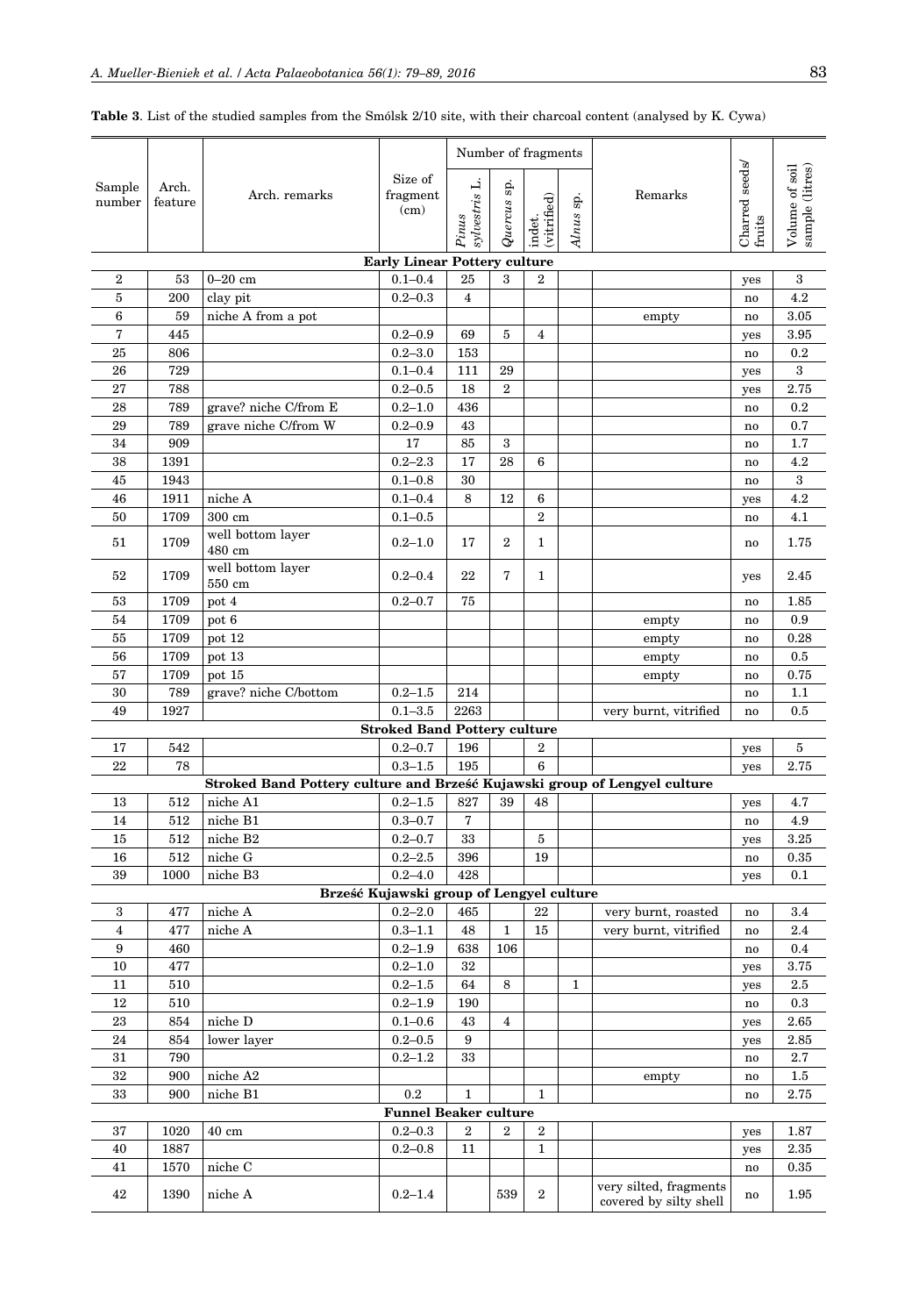|                  |                  |               |                             | Number of fragments                      |                |                       |              |         |                             |                                                  |
|------------------|------------------|---------------|-----------------------------|------------------------------------------|----------------|-----------------------|--------------|---------|-----------------------------|--------------------------------------------------|
| Sample<br>number | Arch.<br>feature | Arch. remarks | Size of<br>fragment<br>(cm) | j.<br>$s_{i^\star}$<br>sylvestr<br>Pinus | sp.<br>Quercus | (vitrified)<br>indet. | sp.<br>Alnus | Remarks | seeds/<br>Charred<br>fruits | (litres)<br>soil<br>$\sigma$<br>Volume<br>sample |
| 44               | 1959             |               |                             |                                          |                |                       |              | empty   | no                          | 3.6                                              |
| 47               | 1852             |               |                             |                                          |                |                       |              | empty   | no.                         | 0.45                                             |
| 48               | 1884             |               |                             |                                          |                |                       |              | empty   | no                          | 0.1                                              |
|                  |                  |               | Lusatian culture (BrV-HaC)  |                                          |                |                       |              |         |                             |                                                  |
| 8                | 462              |               | $0.2 - 1.0$                 | 66                                       | 4              |                       |              |         | yes                         | 4.1                                              |
| 18               | 594              |               | $0.2 - 3.2$                 | 624                                      |                |                       |              |         | no                          | 0.3                                              |
| 19               | 593              |               | $0.1 - 3.2$                 | 796                                      |                |                       |              |         | yes                         | 0.2                                              |
| 20               | 593              |               | $0.1 - 0.6$                 | 17                                       | $\overline{2}$ |                       | 1            |         | yes                         | 3.3                                              |
| 21               | 601              |               |                             |                                          |                |                       |              | empty   | no                          | 3.9                                              |

**Table 3**. Continued

in the Neolithic samples. Chaff remains were present only in the Danubian cultures. In the TRB samples only a number of barley grains were noted. The beginning of the settlement (LBK) is marked by the scarcity of crop and other remains and the presence of fat hen (*Chenopodium album* type) charred seeds as



 $\n *line*\n$ ⊠ oak  $\Box$  indet.  $\blacksquare$  alder

**Fig. 3**. Results of charcoal analysis from the Smólsk 2/10 site, a – square root of number of charcoal fragments per litre of studied sediment, b – frequency of wood species in studied samples (empty samples excluded). Chronological culture codes as in Table 1

well as some recent contamination. Later (SBP period) the fruits of black bindweed (*Fallopia convolvulus*) became significant, and feather grass (*Stipa pennata*) remains were more frequent in a sample where remains of both SBP and BKG (the cultures probably contemporaneous in some crucial time) were noted. In samples dated exclusively to the BKG culture, plant remains were very scarce in general. The data from the Lusatian samples show only that the studied area was barely settled or not settled after Neolithic times, or else very eroded, with abundant contamination by recent seeds.

Wood charcoal analysis (Tab. 1, Fig. 3) shows the general dominance of pine wood (*Pinus sylvestris*) in samples dated to the so-called Danubian cultures (LBK, SBP, BKG); in the TRB samples oak (*Quercus* sp.) wood is at least as important as pine, but there is a possibility of overrepresentation of oak from one construction item (Tab. 3). The presence of alder (*Alnus* sp.) is low in the total material. The charcoal fragments were very badly preserved in general, yielding only limited data (Tab. 3).

# DISCUSSION

The data from the Smólsk 2/10 site are a valuable source of information about the Neolithic plant economy in that part of Kuyavia in central Poland on the North European Plain, especially when compared with the data from neighbouring and contemporary sites. The site holds evidence of a long sequence of Neolithic occupation. It is located east of the Osłonki microregion, an area well studied archaeologically (Grygiel 2004, 2008) and palaeoecologically (Bieniek 2002,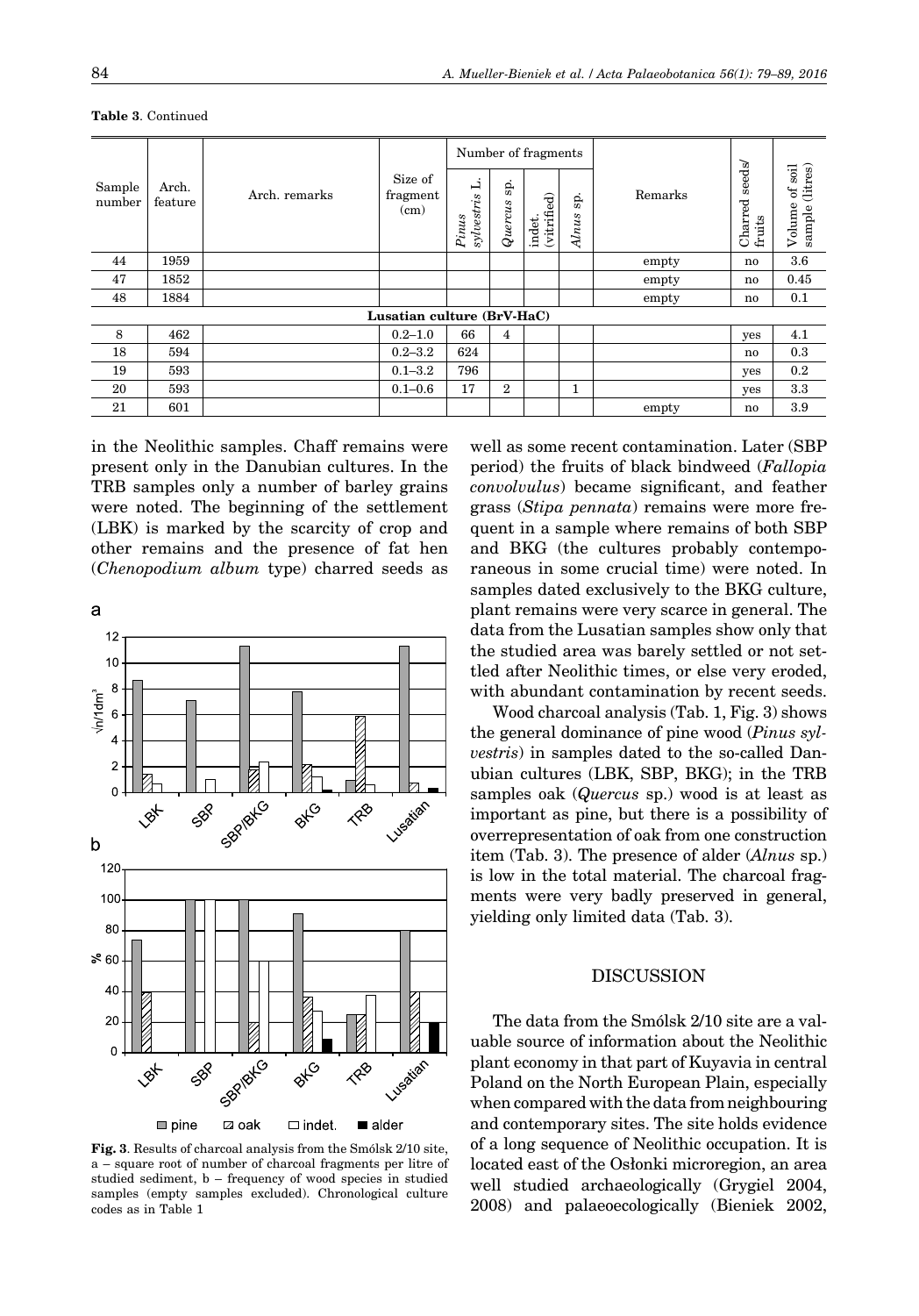| olsk 2/10 site. LBK – Early Linear Pottery culture. SBP – Stroke Band Pottery culture. BKG – Brześć Kujawski grou<br>basis. $gb - g$ lume basis. $c - gra$ in. $sf - seed$ fruit. $a - a$ wn fragment. $tub - tube$ . Uncharred plant remains probably are a<br>こくしょう こくしょう |
|-----------------------------------------------------------------------------------------------------------------------------------------------------------------------------------------------------------------------------------------------------------------------------|
| I<br>Ì                                                                                                                                                                                                                                                                      |

|                          | Lengyel culture. TRB - Funnel Beaker culture. sb - spikelet basis.<br>recent contamination (analysed by A. Mueller-Bieniek) |                          |                          |                          |                          |     |                          |                          |                          |                 |                          |                          |                       |                          |                          |                          |      | $\mathbf{g}$ b – glume basis. $\mathbf{c}$ – grain. $\mathbf{s}$ ff – seed/fruit. $\mathbf{a}$ – awn fragment. $\mathbf{t}$ ub– tuber. Uncharred plant remains probably are from |                          |                       |                          |
|--------------------------|-----------------------------------------------------------------------------------------------------------------------------|--------------------------|--------------------------|--------------------------|--------------------------|-----|--------------------------|--------------------------|--------------------------|-----------------|--------------------------|--------------------------|-----------------------|--------------------------|--------------------------|--------------------------|------|----------------------------------------------------------------------------------------------------------------------------------------------------------------------------------|--------------------------|-----------------------|--------------------------|
|                          | Chronology                                                                                                                  |                          |                          | LBK                      |                          |     |                          | <b>SBP</b>               |                          |                 | <b>SBP/BKG</b>           |                          |                       | <b>BKG</b>               |                          |                          | TRB  |                                                                                                                                                                                  |                          | Lusatian              |                          |
| Type of                  | sample number                                                                                                               | $\overline{\phantom{0}}$ | Ľ                        | 27                       | 52                       | 26  | 46                       | $^{22}$                  | 17                       | $\mathbf{r}_3$  | 15                       | 39                       | $\overline{10}$       | $\Box$                   | $23\,$                   | 24                       | 57   | $\overline{40}$                                                                                                                                                                  | $\infty$                 | $^{0}$                | $\Omega$                 |
| remain                   | feature number                                                                                                              | S3                       | 445                      | 788                      | 1709                     | 729 | 1911                     | $78$                     | 542                      | 512             | 512                      | 1000                     | 477                   | 510                      | 854                      | 854                      | 1020 | 1887                                                                                                                                                                             | 462                      | 593                   | 593                      |
|                          | volume [litres]                                                                                                             | S                        | 3.95                     | 2.75                     | 2.45                     | S   | 4.2                      | 2.75                     | P                        | 4.7             | 3.25                     | $\overline{0.1}$         | 3.75                  | IJ<br>0                  | 2.65                     | 2.85                     | 1.87 | 2.35                                                                                                                                                                             | 4.1                      | U.<br>0               | $3.\overline{3}$         |
| ್ದೆ                      | Triticum monococcum                                                                                                         |                          |                          |                          |                          |     |                          |                          |                          | 35              |                          |                          |                       |                          |                          |                          |      |                                                                                                                                                                                  |                          |                       |                          |
| gр                       | $\label{eq:Triticum} Triticum monococum$                                                                                    |                          |                          |                          |                          |     |                          |                          |                          | S               |                          |                          |                       |                          |                          |                          |      |                                                                                                                                                                                  |                          |                       |                          |
| $\mathbf{\circ}$         | Triticum cf. monococcum                                                                                                     |                          |                          |                          |                          |     |                          | S                        |                          |                 |                          |                          |                       |                          |                          |                          |      |                                                                                                                                                                                  |                          |                       |                          |
| ds                       | Triticum cf. monococcum                                                                                                     |                          |                          |                          |                          |     |                          | $\mathbf{\mathbf{r}}$    |                          |                 |                          |                          |                       |                          |                          |                          |      |                                                                                                                                                                                  |                          |                       |                          |
| dø                       | Triticum cf. monococcum                                                                                                     |                          |                          |                          |                          |     |                          | $\mathbf{\mathbf{r}}$    |                          |                 |                          |                          |                       |                          |                          |                          |      |                                                                                                                                                                                  |                          |                       |                          |
| $\mathbf{\circ}$         | Triticum cf. dicoccon                                                                                                       |                          |                          |                          |                          |     |                          |                          | $\overline{\phantom{0}}$ |                 |                          |                          |                       |                          | $\mathbf{\mathbf{r}}$    |                          |      |                                                                                                                                                                                  |                          |                       |                          |
| đЗ                       | Triticum cf. dicoccon                                                                                                       |                          |                          |                          |                          |     |                          |                          |                          | G               |                          |                          |                       |                          |                          |                          |      |                                                                                                                                                                                  |                          |                       |                          |
| Ъ                        | Triticum sp. ('new' type)                                                                                                   |                          |                          |                          |                          |     |                          |                          |                          | $\circ$         |                          |                          |                       |                          |                          |                          |      |                                                                                                                                                                                  |                          |                       |                          |
| qs                       | Triticum sp. (hulled)                                                                                                       |                          |                          | S                        |                          |     |                          |                          |                          | 35              |                          |                          |                       |                          |                          |                          |      |                                                                                                                                                                                  |                          |                       |                          |
| qЗ                       | (hulled)<br>Triticum sp.                                                                                                    |                          | $\overline{\phantom{a}}$ | $\mathbf{c}$             |                          |     |                          |                          |                          | 80              |                          |                          |                       |                          |                          |                          |      |                                                                                                                                                                                  |                          |                       |                          |
| $\mathbf{\circ}$         | Triticum sp.                                                                                                                |                          |                          | $\mathbf{\mathbf{r}}$    |                          |     |                          |                          |                          |                 |                          |                          |                       |                          |                          |                          |      |                                                                                                                                                                                  |                          |                       |                          |
| $\mathbf c$              | cf. Triticum sp.                                                                                                            |                          |                          |                          |                          |     |                          |                          | $\overline{ }$           | 1100            | Z                        |                          |                       |                          |                          |                          |      |                                                                                                                                                                                  |                          |                       |                          |
| $\circ$                  | Hordeum vulgare (hulled)                                                                                                    |                          |                          |                          |                          |     |                          |                          |                          |                 |                          |                          |                       |                          |                          |                          |      | 17                                                                                                                                                                               |                          | N                     |                          |
| ల                        | cf. Hordeum vulgare                                                                                                         |                          |                          |                          |                          |     |                          |                          |                          |                 |                          |                          |                       |                          |                          |                          |      |                                                                                                                                                                                  |                          | $\mathbf{\mathbf{r}}$ |                          |
| $\mathbf{\circ}$         | Cerealia indet.                                                                                                             |                          |                          | S                        |                          |     |                          |                          |                          |                 | $\overline{\phantom{0}}$ | S                        |                       | $\overline{\phantom{0}}$ | $\overline{\phantom{0}}$ |                          |      | $\boldsymbol{\mathcal{S}}$                                                                                                                                                       |                          |                       |                          |
| $\circ$                  | cf. Cerealia indet.                                                                                                         |                          |                          |                          | $\overline{\phantom{0}}$ |     |                          |                          | S                        |                 | $\overline{\phantom{0}}$ |                          |                       |                          |                          |                          |      | $^{\circ}$                                                                                                                                                                       | $\overline{\phantom{0}}$ |                       |                          |
| $\overline{\mathcal{M}}$ | cf. Pisum sativum                                                                                                           |                          |                          |                          |                          |     | $\overline{\phantom{0}}$ |                          |                          |                 |                          |                          |                       |                          |                          |                          |      |                                                                                                                                                                                  |                          |                       |                          |
| $\mathbf{c}$             | cf. Bromus sp.                                                                                                              |                          |                          |                          |                          |     |                          |                          | $\overline{\phantom{a}}$ |                 |                          |                          |                       |                          |                          |                          |      |                                                                                                                                                                                  |                          |                       |                          |
| $\varpi$                 | $\begin{array}{c} \textit{Stipa} \textit{pennata} \end{array}$                                                              |                          |                          | $\mathbf{c}$             |                          |     |                          |                          |                          |                 |                          | 19                       |                       |                          |                          |                          |      |                                                                                                                                                                                  |                          |                       |                          |
| $\mathbf{c}$             | cf. Stipa sp.                                                                                                               |                          |                          |                          |                          |     |                          |                          |                          |                 |                          | $\overline{\phantom{0}}$ |                       |                          |                          |                          |      |                                                                                                                                                                                  |                          |                       |                          |
| $\mathbf{\circ}$         | cf. Hierochloë type                                                                                                         |                          |                          |                          |                          |     |                          |                          |                          | 148             |                          |                          |                       |                          |                          |                          |      |                                                                                                                                                                                  |                          |                       |                          |
| $_{\rm tub}$             | cf. Phleum pratense                                                                                                         |                          | $\mathbf{\mathbf{r}}$    |                          |                          |     |                          |                          |                          |                 |                          |                          |                       |                          |                          |                          |      |                                                                                                                                                                                  |                          |                       |                          |
| $\mathbf{\circ}$         | $crus\text{-}galli$<br>$\label{eq:7} Set a via \; \text{sp}. \textit{E} chino chloa$                                        |                          |                          | $\overline{\phantom{0}}$ |                          |     |                          |                          |                          |                 |                          |                          |                       |                          |                          |                          |      |                                                                                                                                                                                  |                          |                       |                          |
| $\mathbf{\circ}$         | $Poa$ sp.                                                                                                                   |                          |                          |                          |                          |     |                          |                          |                          | Z               |                          |                          |                       |                          |                          |                          |      |                                                                                                                                                                                  |                          |                       |                          |
| $\mathbf{\circ}$         | Poaceae indet.                                                                                                              |                          |                          |                          |                          |     |                          |                          |                          |                 |                          |                          |                       |                          |                          |                          |      | S                                                                                                                                                                                |                          |                       |                          |
| $\mathbb{R}^2$           | Chenopodium album type                                                                                                      | $\overline{12}$          | G                        | S                        |                          |     |                          | $\overline{\phantom{0}}$ |                          |                 | $\mathbf{\mathbf{r}}$    |                          | $\mathbf{\mathbf{r}}$ | $\overline{\phantom{0}}$ |                          | $\overline{\phantom{0}}$ |      |                                                                                                                                                                                  |                          |                       | $\overline{\phantom{0}}$ |
| $\mathbb{S}^f$           | Fallopia convolvulus                                                                                                        |                          | $\overline{\phantom{a}}$ |                          |                          |     |                          |                          | $\circ$                  | $\overline{10}$ |                          |                          |                       |                          | 2                        | $\mathbf{c}$             |      | 2                                                                                                                                                                                |                          |                       |                          |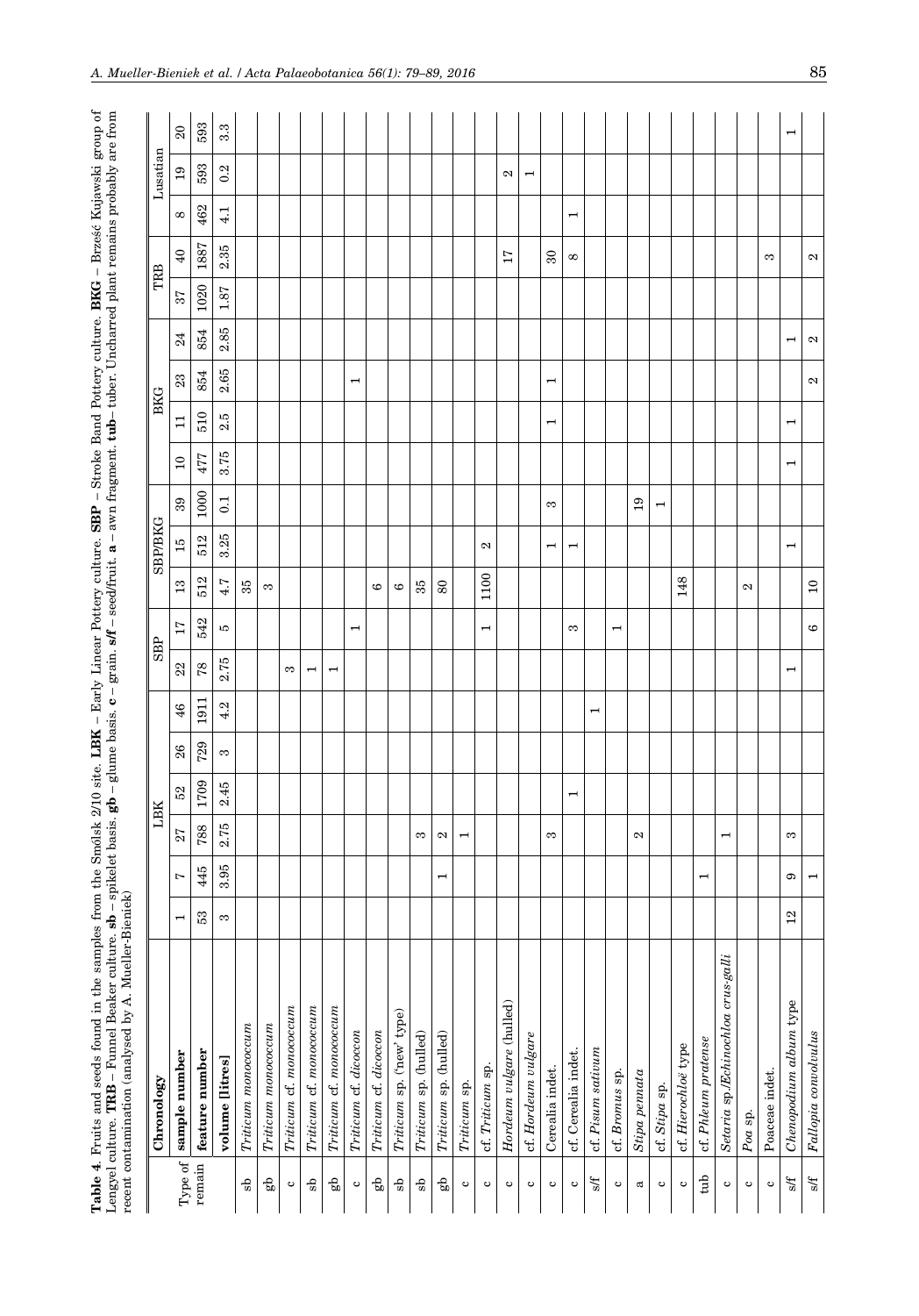|     | Chronology                                 |         |                    |                   | LВK  |     |                | <b>SBP</b> |     |               | <b>SBP/BKG</b> |                |          |                   | <b>BKG</b> |      |                       | TRB |                 |     | Lusatian        |
|-----|--------------------------------------------|---------|--------------------|-------------------|------|-----|----------------|------------|-----|---------------|----------------|----------------|----------|-------------------|------------|------|-----------------------|-----|-----------------|-----|-----------------|
|     | Type of sample number                      |         | Ņ                  | 27                | 52   | 26  | 46             | 22         | 17  | $\frac{3}{1}$ | $\frac{15}{1}$ | 39             | $\Omega$ | $\Xi$             | 23         | 24   |                       | 57  | $\overline{40}$ | 8   | $\overline{19}$ |
|     | remain feature number                      | 33      | 445                | 788               | 1709 | 729 | $\overline{5}$ | 78         | 542 | 512           | 512            | $\frac{8}{2}$  | 477      | 510               | 854        | 854  | 1020                  |     | 1887            | 462 | 593             |
|     | volume [litres]                            | S       | 3.95               | 2.75              | 2.45 | S   | 4.2            | 2.75       | S   | 4.7           | 3.25           | $\overline{c}$ | 3.75     | 25                | 2.65       | 2.85 | 1.87                  |     | 2.35            | 4.1 | 0.2             |
| s/f | Solanum nigrum                             |         |                    |                   |      |     |                |            |     |               |                |                |          |                   |            |      |                       |     |                 |     |                 |
| M   | Plantago lanceolata                        |         |                    |                   |      |     |                |            |     |               |                |                |          |                   |            |      |                       |     |                 |     |                 |
| s/f | Schoenoplectus tabernaemontani/<br>triquer |         |                    |                   |      |     |                |            |     |               |                |                |          |                   |            |      |                       |     |                 |     |                 |
| s/f | indet.                                     |         |                    |                   |      |     |                |            |     | 23            |                |                |          |                   | 2          |      | $\mathord{\text{--}}$ |     |                 |     |                 |
|     | Uncharred - recent                         |         |                    |                   |      |     |                |            |     |               |                |                |          |                   |            |      |                       |     |                 |     |                 |
| s/f | Urtica dioica                              |         | 2                  |                   |      |     |                |            |     |               |                |                |          |                   |            |      |                       |     |                 |     |                 |
| 5/f | $Polycnemum$ arvense                       |         |                    |                   |      |     |                |            |     |               |                |                |          |                   |            |      |                       |     |                 |     |                 |
| s/f | Stellaria sp.                              |         |                    | $\mathbf{\Omega}$ |      |     |                |            |     |               |                |                |          |                   |            |      |                       |     |                 |     |                 |
| s/f | Trifolium sp.                              |         |                    |                   |      |     |                |            |     |               |                |                |          |                   |            |      |                       |     |                 |     |                 |
| s/f | Chenopodium sp.                            | $\circ$ | $\mathbf{\hat{z}}$ |                   |      | 8   | 2              |            |     |               |                |                |          | $\mathbf{\Omega}$ |            |      |                       |     |                 | S   |                 |

2007, Nalepka 2005, Nowaczyk 2008, Bogucki et al. 2012). The Smólsk 2/10 site adds much to the extant data, though plant remains were generally scarce there: ca 14 items per litre on average (Tab. 1), including massive finds of grass grains in one sample (Tab. 4); the average is only 2 items per litre when the data from that exceptional sample are excluded. Such a paucity of plant remains is common in that region and period. For material recovered from the other Kuyavian Neolithic sites the average density of plant remains per culture and site varies from 1 to 70 items per litre (Bieniek 2007). Moskaldel Hoyo et al. (in press) noted a similar density of charred plant remains at the Miechów 3 site in southern Poland, where the counts ranged from 2 to 5 per litre in Neolithic samples, 4 to 8 items per litre in Bronze Age and Iron Age samples, and finally ca 30 items per litre in medieval samples.

The early Neolithic features of Danubian cultures (including relicts of houses) are con centrated around small closed depressions. Those relief forms were partly levelled as a result of slope wash in the partially open landscape (Kittel 2015). The closed depressions with black earths (Budek et al. 2012) must be considered the main potential areas of intense cultivation activity at the site in prehistory. Fertile hydromorphic soils at the bottom of the subglacial channel could be cultivated as well. Intense exploitation of unforested slopes of the subglacial channel near the palaeolake basin is confirmed by palaeoenvironmental research at the site (Kittel 2015, Kittel et al. 2015).

Despite the small number of plant remains and analysed samples, some changes in plant composition are seen, reflected in less abundant pine wood in the TRB samples, a probable switch from wheat to barley after the BKG culture, and the archaeologically noted decline of settlement after the TRB culture; these are in accordance with the geoarchaeological data. The research on slope cover at and near the site shows two main phases of distinct human impacts on the landscape in the Neolithic, connected with Danubian culture communities (5300/5200– 4000 BC) and with TRB people (after 3800 and not later than 3000 BC), and indicates two set tlement hiatuses dated to ca 4000–3800 BC and after ca 3000–2900 BC (Kittel 2015). The later sparse traces of human occupation are dated to the Early Bronze Age – people of the Iwno cul ture (ca 2200–1900 BC) and Trzciniec culture

**Table 4**. Continued

Table 4. Continued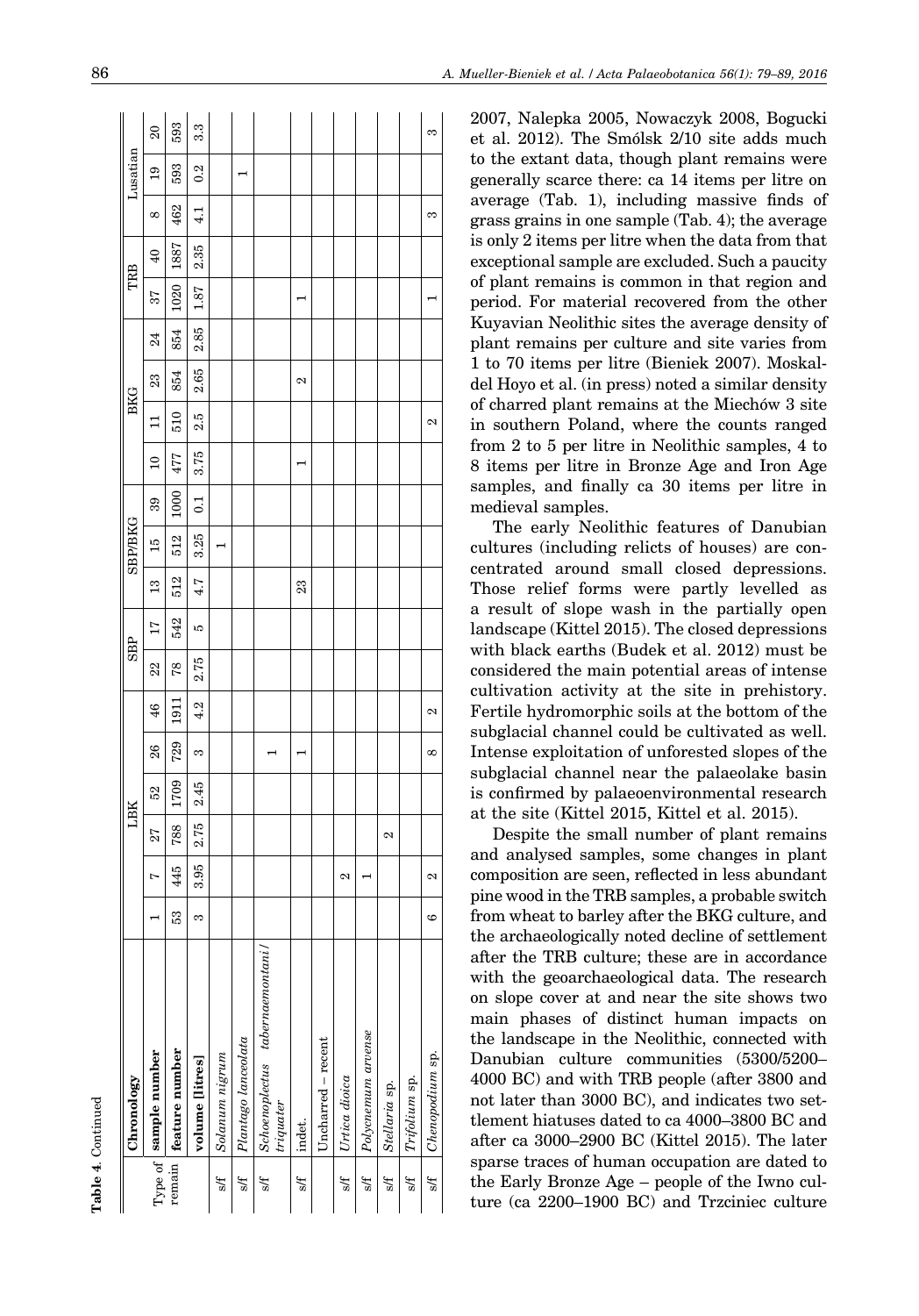

**Fig. 4**. Combined composition of plant macroremains from three studied microregions, separated to archaeological cultures (chronological culture codes as in Table 1): **a** – Osłonki microregion including Zagajewice 1, Miechowice 4, Konary 1, Konary 1a, Miechowice 4a, and Osłonki 1 sites; **b** – Smólsk microregion, including Guźlin 2, Smólsk 4, Smólsk 2/10 sites; **c** – Wolica Nowa site given separately (compare Grygiel 2004, 2008; Bieniek 2007). The data are given as square roots of total number of specimens per litre of studied sediment of the culture. Remains from coarse sieving were not included in the sum (mainly from site 1 at Osłonki, where more than 2000 crop grains were collected with very coarse sieves during the excavation)

(ca 1650–1450 BC) (Muzolf et al. 2012). Deluvial accumulation is also connected with the Lusatian culture occupation in the Hallstatt period (Kittel 2015). Geomorphologic processes were very intense during the occupation by TRB communities, as confirmed by palaeoecological data (Kittel et al. 2014).

# COMPARISON OF THE DATA FROM DIFFERENT MICROREGIONS

In comparing carpological data we notice some similarity of the findings from the western part of the studied microregion, represented mostly by the sites at Osłonki, Miechowice, and Konary (Fig. 4), and the eastern part, where the archaeobotanical data comes mostly from the Smólsk 2/10 site. The differences – the earlier appearance of feather grass in the Smólsk area and the higher amount of crop chaff remains in the Osłonki area – may be chance results, the outcome of fragmentary archaeological data. Nevertheless, intentional introduction of feather grass by the first Neolithic settlers in eastern Kuyavia cannot be excluded (cf. Bieniek 2002, Bieniek & Pokorny 2005, Mueller-Bieniek & Nalepka 2010). The Wolica Nowa area is characterised by scarcity of crop remains and no archaeological traces of the Danubian BKG culture. That Neolithic culture was best developed in that part of Kuyavia, causing significant but usually local and transient alterations of the environment, followed by regeneration of the same types of forest as before Neolithic settlement (Bogucki et al. 2012). We suggest that the Wolica Nowa site was connected more

with animal husbandry than with agriculture. This suggestion is supported by the relatively high proportion of small-grain grasses, usually interpreted as traces of fodder (see grass grains in Fig. 4, Bieniek 2007). The small-grain grasses in the Smólsk area (SBP/BKG-b, Fig. 4) are represented mainly by a large number of grains, probably of holly grass (cf. *Hierochloë* type), from crop sample 13. The putative species (*H. australis* or *H. odorata*) and other candidate taxa (e.g. *Holcus mollis*, *H. lanatus*, *Phalaris arundinacea*) are not known as weedy forms. Their presence may indicate use as fodder or insulation. The lack of feather grass remains at the Wolica Nowa site may be connected rather with its archaeological chronology, as the plant was linked mostly with BKG settlers in the studied area (Fig. 4, Bieniek 2002, 2007, Bieniek & Pokorny 2005). The prehistoric nature of feather grass in Kuyavia is different than in southern Poland (Małopolska Upland) where the occurrence of feather grass is continuous (Moskal-del Hoyo et al. in press). The limited scale of agricultural activity (cf. Bogaard 2004), and the variability of the landscape, are reflected in the archaeological and environmental data.

Charcoal from the Osłonki area was analysed by A. Bieniek (Bieniek 2003b, unpubl). In that study the results were given as volume and frequency (presence) of wood taxa. In a comparison of frequency of the main taxa (pine and oak) in the studied areas (Fig. 5) a strong difference is visible in the domination of pine wood in the Smólsk area. It can be explained by the site's location on the border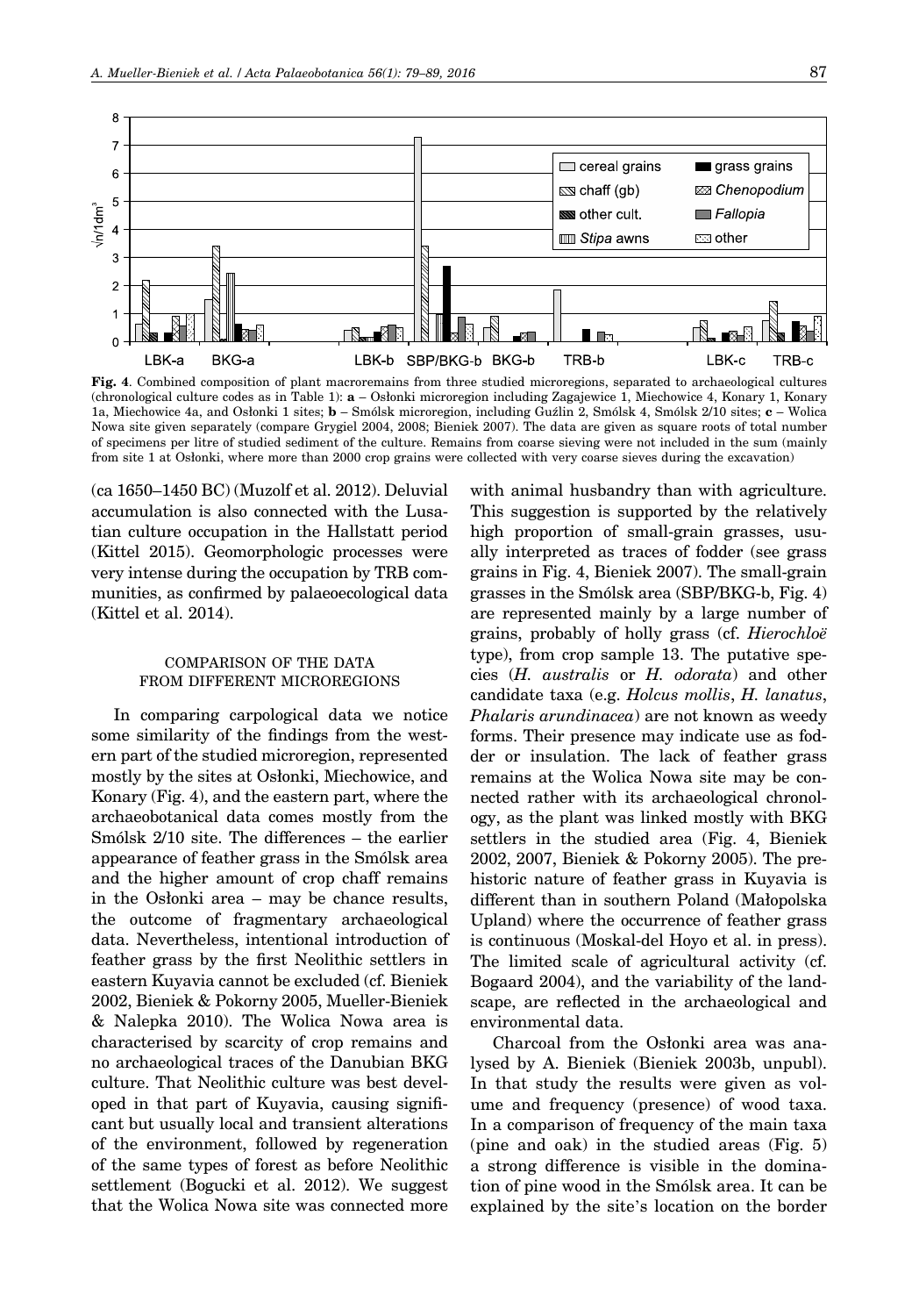

oak (*Quercus* sp.) and pine (*Pinus silvestris*), in the studied microregions, excluding Wolica Nowa. Chronological culture codes as in Table 1, **a** and **b** abbreviations as in Fig. 4

between two mesoregions (and macroregions as well): the Plock Basin belonging to the Toruń-Eberswald ice-marginal streamway (Pradolina Toruńsko-Eberswaldzka) in the east and the Kuyavian Lakeland (Pojezierze Kujawskie) in the west (Kondracki 2000). The difference in the surrounding forests of the two studied areas is well visible in the presence of dispersed charcoal remains (Moskal-del Hoyo 2014).

#### CONCLUSIONS

The presented data from the Smólsk 2/10 site show the continuity of Neolithic occupation, from the Early Neolithic Linear Pottery culture (LBK) through the Stroke Band Pottery culture (SBP) and the Brześć Kujawski group of the Lengyel culture (BKG) to the Funnel Beaker culture (TRB). Such an uncommon representation at one studied site of all cultures noted in that area, together with the geoarchaeological data, allows us to make inferences about settlement development and changes in plant use. The most important change is the apparent transformation from wheat cultivation to barley cultivation after the decline of the BKG culture, which is separated from the younger next culture (TRB) by a hiatus seen in geoarchaeological studies. This change in cultivation may be only local or may be an artefact of the sparseness of data. Study of other sites in the region are needed to verify the finding.

The data from the Osłonki and Smólsk microregions show differences in woodland management and differences between the local environments. Pine wood was more accessible in Smólsk than in Osłonki, due to local landscape characteristics.

At the Smólsk site, *Chenopodium* sp. seeds were more numerous in samples from the beginning of the Neolithic than in later material. The plant material was sparse in general, but this is typical for that time and type of archaeological site.

#### ACKNOWLEDGEMENTS

We thank Lucyna Kubiak-Martens, Maria Lityńska-Zając, and Mark Nesbitt for valuable comments on the text. The research was funded by a grant from the Professor Konrad Jażdżewski Foundation for Archaeological Research. A large part of this work was done under the auspices of the W. Szafer Institute of Botany of the Polish Academy of Sciences and financed in part by the National Science Centre (DEC-2013/10/M/H53/00537).

## REFERENCES

- BIENIEK A. 2002. Archaeobotanical analysis of some early Neolithic settlements in the Kujawy region, central Poland, with potential plant gathering activities emphasised. Veget. Hist. Archaeobot., 11(1–2): 33–40. DOI: 10.1007/s003340200004
- BIENIEK A. 2003a. Trawy o małych ziarniakach z wczesnoneolitycznych stanowisk archeologicznych na Kujawach. [Small-seeded grasses from the early Neolithic sites in Kujawy, central Poland]: 249–266. In: Zastawniak E. (ed.), Paleobotanika na przełomie wieków. [Palaeobotany at the turn of the centuries]. Bot. Guidebooks, 26.
- BIENIEK A. 2003b. Gospodarka rolna ludności kultur naddunajskich w świetle analizy szczątków roślinnych ze stanowisk archeologicznych na Kujawach. PhD manuscript. W. Szafer Institute of Botany Polish Academy of Sciences, Kraków.
- BIENIEK A. 2007. Neolithic plant husbandry in the Kujawy region of central Poland: 327–342. In: Colledge S. & Conolly J. (eds), The Origins and Spread of Domestic Plants in Southwest Asia and Europe. Left Coast Press, Walnut Creek, California.
- BIENIEK A. & POKORNY P. 2005. A new find of macrofossils of feather grass (*Stipa*) in an Early Bronze Age storage pit at Vlineves, Czech Republic: local implications and possible interpretation in a Central European context. Veget. Hist. Archaeobot., 14: 295–302. DOI: 10.1007/s00334-005-0076-9
- BOGAARD A. 2004. Neolithic Farming in Central Europe: an Archaeobotanical Study of Crop Husbandry Practices. London: Routledge.
- BOGUCKI P. & GRYGIEL R. 1983. Early farmers of the North European Plain. Scientific American, 248(4): 104–12.
- BOGUCKI P., NALEPKA D., GRYGIEL R. & NOWA-CZYK B. 2012. Multiproxy environmental archaeology of Neolithic settlements at Osłonki, Poland,